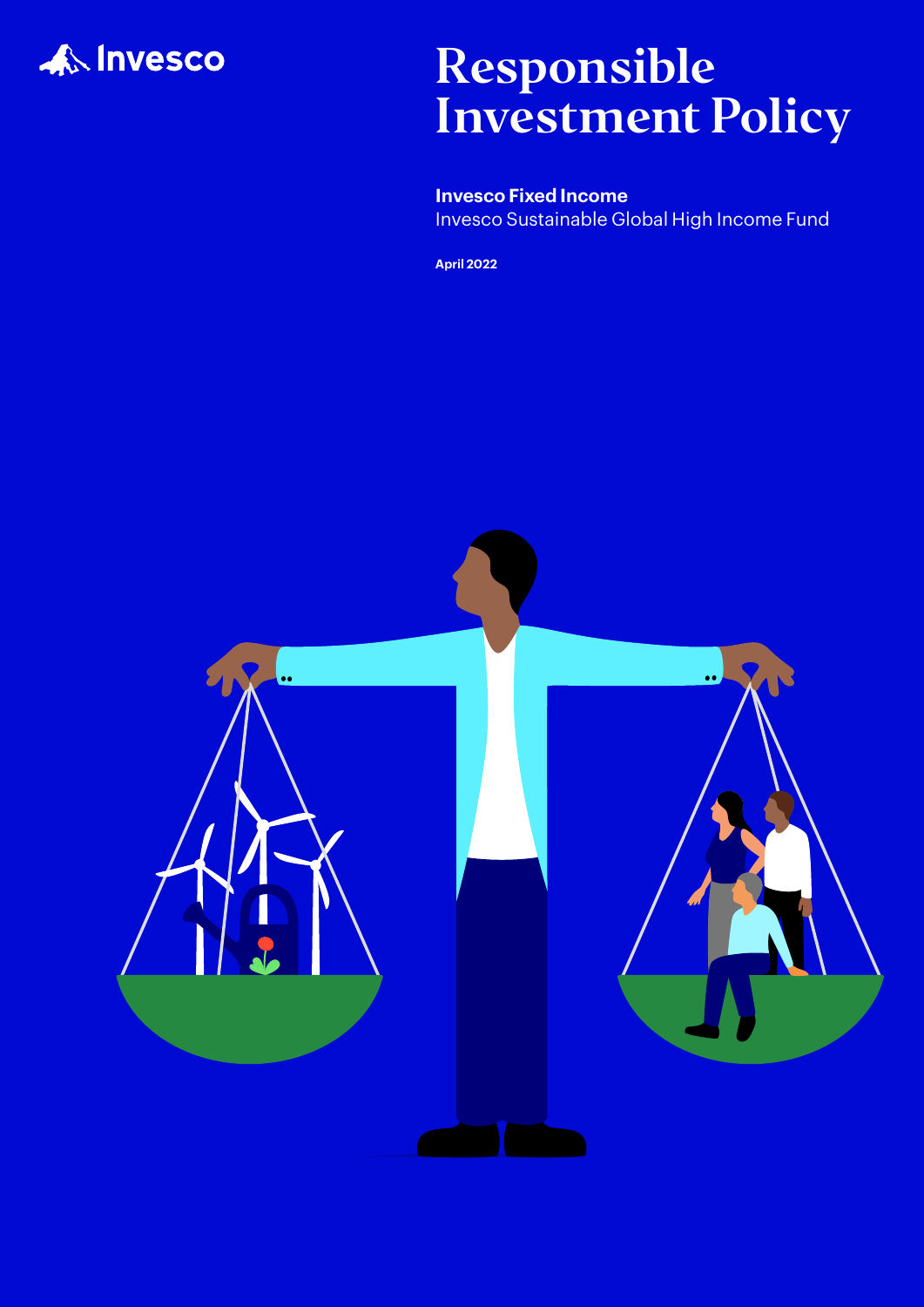# <span id="page-1-0"></span>Executive Summary

The Invesco Sustainable Global High Income Fund (the fund) applies a rigorous Environmental, Social and Governance (ESG) framework to guide its active investments Its ESG approach combines sector exclusions, carbon emission consideration and the selection of issuers with stronger ESG characteristics compared to their sector peers.

The fund is comprehensively supported by Invesco's global ESG resources and infrastructure. Proprietary ESG Grades are an integral part of the fundamental credit research process helping to ensure that the portfolio's progressive investment mandate is delivered. Coordination on engagement topics and oversight are provided by Invesco's Global ESG team (the ESG team)



- **[02](#page-1-0)** Executive Summary
- **03** [How ESG is integrated into](#page-2-0)  [the credit investment process](#page-2-0)  [at Invesco Fixed Income](#page-2-0)
- **09** [Key ESG elements reflected](#page-8-0)  [in the Invesco Sustainable Global](#page-8-0)  [High Income Fund](#page-8-0)
- **13** [Overview of the investment](#page-12-0)  [process for the fund](#page-12-0)
- **14** [Fund Facts](#page-13-0)

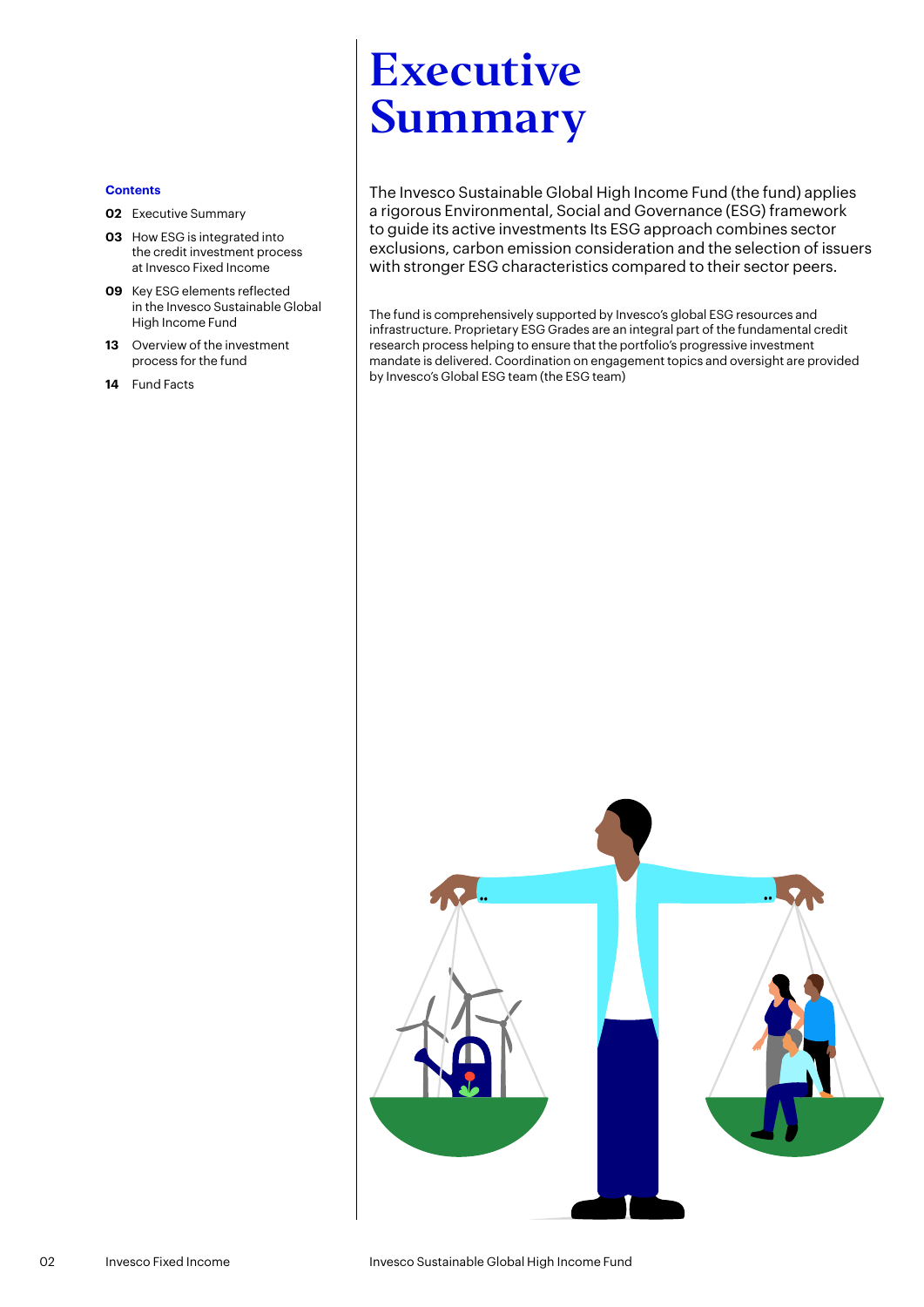# <span id="page-2-0"></span>**ESG overview**

The Invesco Fixed Income (IFI) team's investment approach emphasises proprietary research and focuses on fundamental valuation to support the active management of our clients' portfolios. ESG integration is strongly consistent with this investment focus. IFI has chosen to integrate ESG analysis into its investment process because it believes that investment risk management is improved by evaluating issuers in a structured manner across these additional dimensions and ultimately, risk-adjusted returns can be enhanced for all clients. ESG integration can also enhance returns through the identification of sustainabilitylinked opportunities.

Developing an independent, proprietary view on each issuer's performance across environmental, social and governance factors is the core objective of IFI's approach. To this end, IFI seeks to deliver on this mandate through investments in its platform, processes and people.

The fixed income landscape is wide and varied. It encompasses securities issued by countries, companies, securitised debt, loans undertaken by private companies and many other forms of assets. Geographical, structural and regulatory differences mean that data availability, ESG awareness and management engagement levels are highly diverse. As a result, while our underlying approach to ESG remains constant, the path to arriving at an ESG-based assessment necessarily differs to account for the constraints and challenges of a particular asset class. Our approach follows a structured framework where quantitative measures are just one input used by analysts to arrive at a qualitative assessment of where each issuer stands relative to its global sector peers.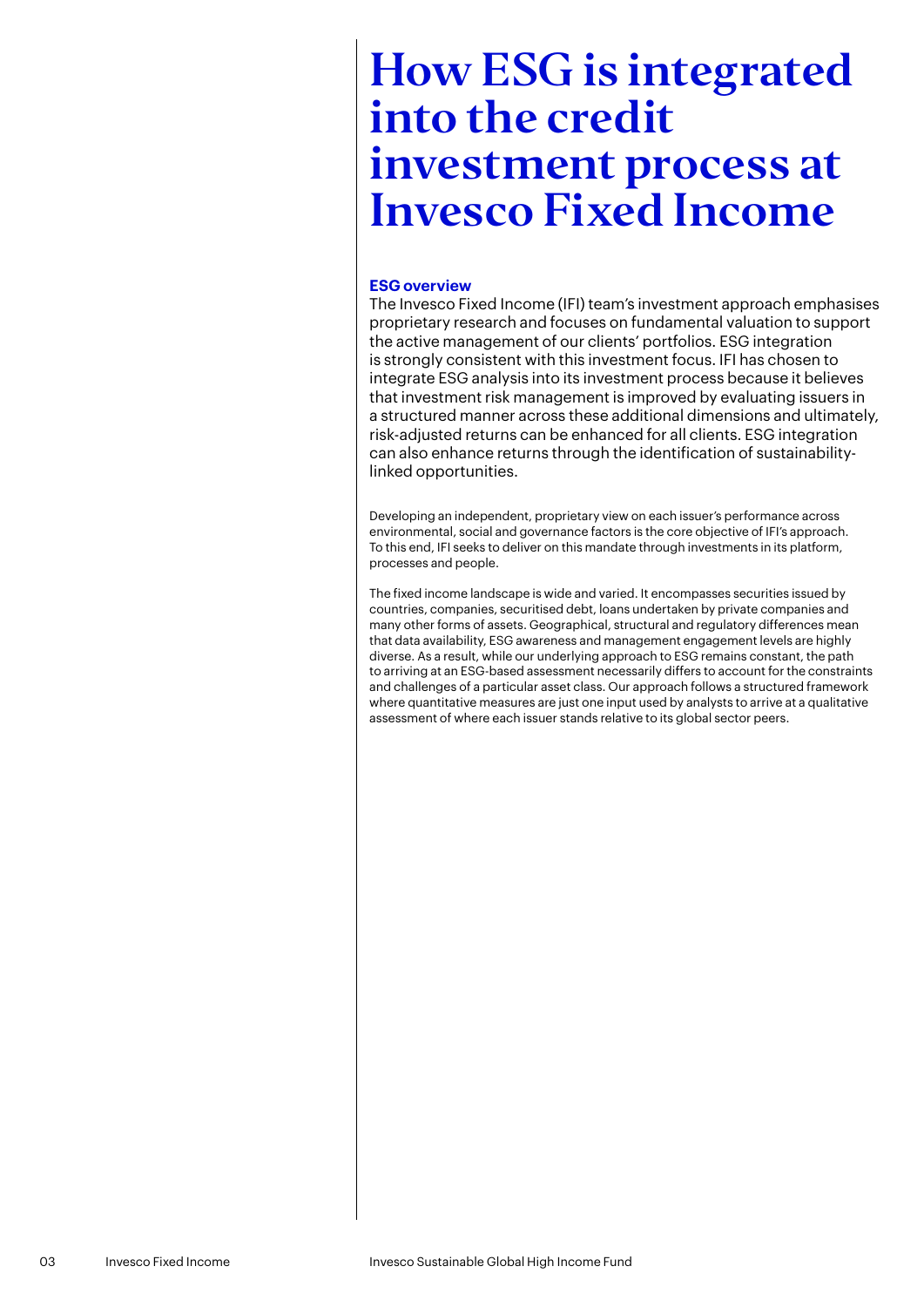# **ESG Infrastructure**

We have developed a fully integrated solution for ESG information, which enables our portfolio managers to be ESG aware, with the ability to optimise as required. This has been achieved by connecting the ESG data stored in our research database with our portfolio management system so that PMs can view the ESG metrics as part of their primary workflow in evaluating portfolio risk and constructing trades. This is a combination of IFI proprietary ESG scores and those of recognised ESG rating providers.

### **Common Principles for ESG Research**

Our approach to ESG is rooted in a belief that evaluating environmental, social and governance criteria leads to better long-term risk-adjusted returns. With this in mind, we look for a combination of **materiality** and **momentum**.

- **Materiality** means being clear about the ESG considerations that have the potential to impact most significantly on an issuer's ability to meet its debt obligations. In keeping with Invesco's overarching approach to responsible investing, we integrate ESG into our fundamental research processes. This benefits our clients by providing an independent assessment of each investment's suitability for strategies, thus complementing ratings from third-party providers or expanding the investable universe for issuers that lack external coverage. In addition, our global standards for research and investment decision-making allow for ESG considerations to be applied across asset classes, thereby enhancing comparability for multisector fixed income portfolios.
- **Momentum** means using our expert analysis to determine which issuers are outpacing their peers in making progress around ESG considerations. We believe that a link may exist between positive momentum in ESG characteristics and improving creditworthiness, which is advantageous for fixed income prices. Importantly, we encourage momentum by engaging with issuers. We work with the ESG team and other experts to engage with issuer management and provide our views on matters such as corporate strategy, transparency, capital allocation and ESG concerns. Again, reflecting Invesco's overall approach, we see active ownership as a vital element of our fiduciary responsibilities.

### **ESG Grades**

IFI uses a common ESG Grade approach across public fixed income markets in order to ensure clear communication of each issuer's ESG status.

These ratings are typically a function of scores across the three pillars of environmental, social and governance factors. Pillar scores are structured on a 1-5 scale:

- 1. Leading on most areas
- 2. Among sector leaders on some areas with stable/improving trend
- 3. At global sector norms with stable trend or balanced risk factors
- 4. Among sector laggards on some areas with stable/weakening trend
- 5. Lagging on most areas

For our proprietary ESG Grade, the scale definition is as follows:

- A. All pillar scores above the sector median
- B. Majority of pillar scores above the sector median
- C. Balanced pillar scores around the sector median
- D. Majority of pillar scores below the sector median
- E. All pillar scores below the sector median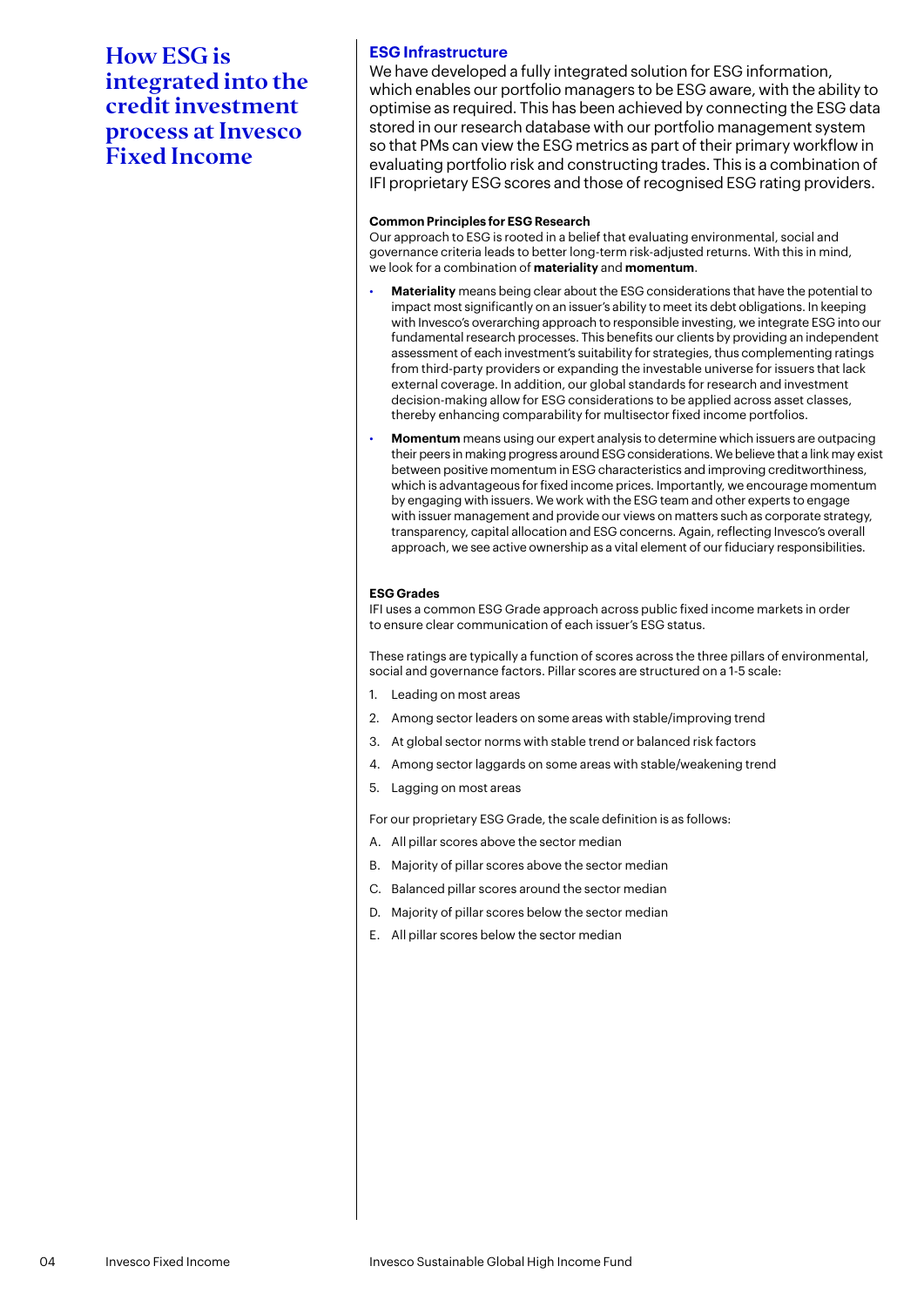# **ESG Analysis for Corporate Bonds**

IFI's credit analysts are responsible for evaluating the ESG drivers for the companies that they cover and conducting ESG-based analysis alongside their fundamental financial analysis and as part of their investment recommendation process. Each credit analyst is tasked with publishing an overall ESG Grade for issuers under their coverage. Issuers are scored at environmental, social and governance pillar level which support an overall trend and grade assessment. Oversight is provided through the construct of our Global Corporate Research team with industry sector teams assessing appropriate material risk factors to provide a reference framework. Our analysts are focused on identifying risk factors that could be financially material – these may be common to all industry participants or unique to a specific issuer.

#### **Overview of ESG Grade elements for corporate bonds**

The starting point for ESG assessment is at the industry level. Our Global Sector teams set out common ESG risk factors for each industry, and individual analysts work within this framework on each issuer in their coverage area while also seeking to identify any idiosyncratic ESG risks to which individual issuers might be exposed.

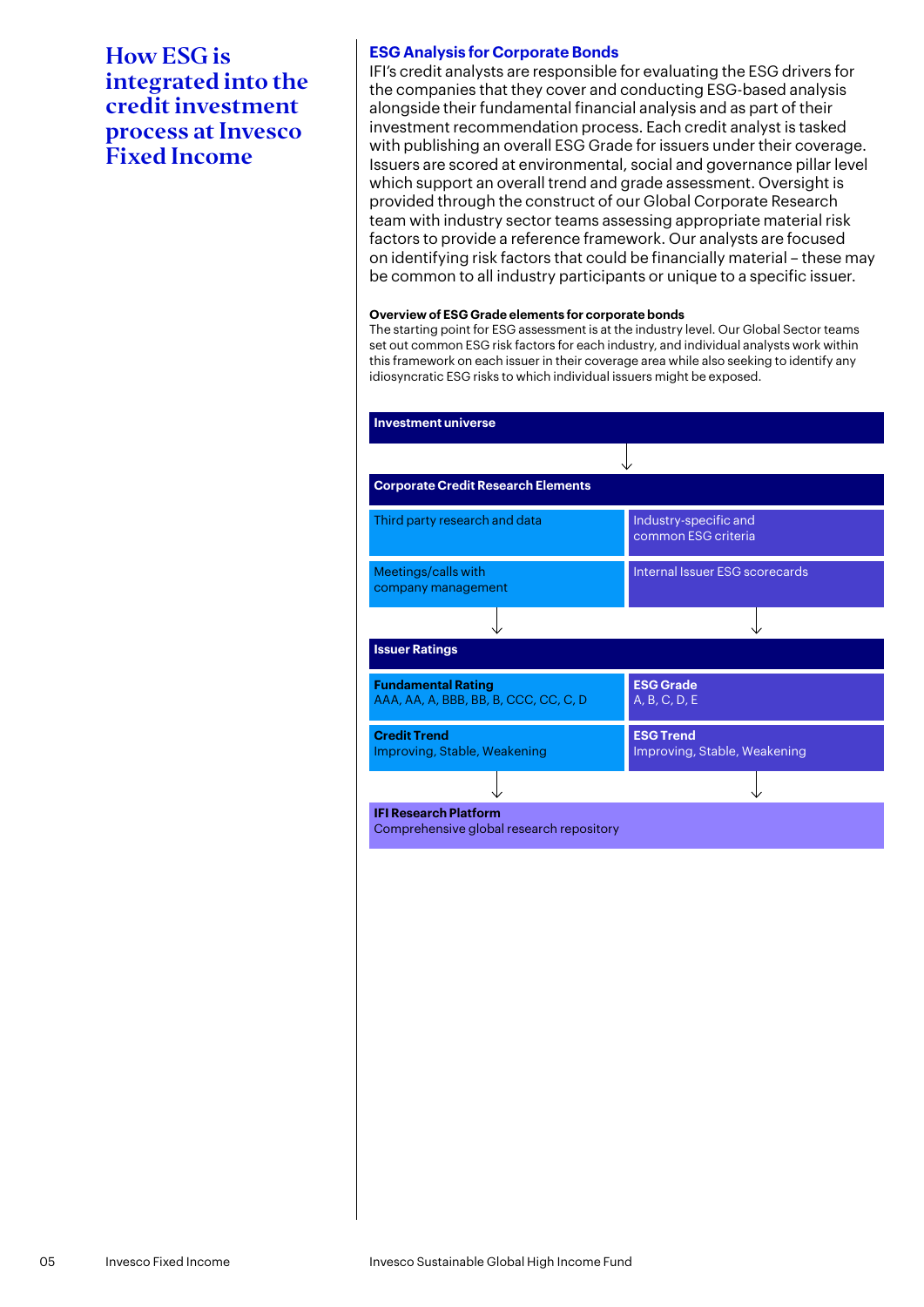# **Example: Standard IFI material risk factors for Financials (if applicable, IFI Standard % limit will apply)**

| <b>Risk factor</b>              | <b>Evaluation</b>                                                                                                                                                                                                                                                                                                                                                                                                                                                                                                                                                                                                                                   | <b>Metrics identified</b>                                                                                                                   |
|---------------------------------|-----------------------------------------------------------------------------------------------------------------------------------------------------------------------------------------------------------------------------------------------------------------------------------------------------------------------------------------------------------------------------------------------------------------------------------------------------------------------------------------------------------------------------------------------------------------------------------------------------------------------------------------------------|---------------------------------------------------------------------------------------------------------------------------------------------|
| <b>Environmental</b>            |                                                                                                                                                                                                                                                                                                                                                                                                                                                                                                                                                                                                                                                     |                                                                                                                                             |
| <b>Environmental commitment</b> | Evaluating a financial company's awareness of<br>the environmental impacts of their business can<br>expose critical environmental and governance risks.<br>From a policy perspective, we like to see companies<br>involved in and become signatories to global efforts<br>and standards. From an operating perspective,<br>we observe lending exposure to projects deemed<br>detrimental to the environment. Positive results<br>here would be expected to reduce earnings volatility<br>and benefiting the environment.                                                                                                                            | Signatory to UN Principles<br>$\bullet$<br>Signatory to Equator<br>Principles<br>Signatory to UN Global<br>Compact                          |
| <b>Social</b>                   |                                                                                                                                                                                                                                                                                                                                                                                                                                                                                                                                                                                                                                                     |                                                                                                                                             |
| Human capital management        | We believe that evaluating how financial companies<br>attract and develop their human capital can<br>expose critical social and governance risks.<br>We prefer companies to have policies that empower<br>employees to speak out against wrongdoings of<br>employees/management. Diversity in management<br>results from successful human capital development.<br>Such policies are likely to result in lower employee<br>turnover, which can lead to improving and less<br>volatile financial performance.                                                                                                                                         | Employee Turnover<br>$\bullet$<br>Percentage<br>Percentage of Women<br>in Management<br><b>Employee Protection</b><br>Whistle Blower Policy |
| Privacy and data security       | Reviewing a company's privacy and data security<br>policies and procedures can expose critical social<br>and governance risks. We seek to understand<br>a company's track record with data breaches,<br>associated costs and resulting management<br>response. Companies should have strong policies<br>and procedures with respect to data security and<br>privacy, which can lead to a reduction in earnings<br>volatility and improved social outcomes.                                                                                                                                                                                          | Data Breaches and policy/<br>actions to address<br>Cybersecurity policy/<br>actions                                                         |
| <b>Governance</b>               |                                                                                                                                                                                                                                                                                                                                                                                                                                                                                                                                                                                                                                                     |                                                                                                                                             |
| <b>Business ethics</b>          | We believe reviewing a company's business ethics<br>policies and history can expose critical social and<br>governance risks. We seek to understand a company's<br>value system and its visibility to employees.<br>We also seek to review historical shortcomings<br>and management responses to these situations.<br>Improving business ethics can lead to better<br>governance outcomes and lower earnings volatility.                                                                                                                                                                                                                            | <b>Fraud Prevention</b><br>Whistle Blower<br>hotline usage                                                                                  |
| <b>Board Engagement</b>         | Reviewing the composition and activity of corporate<br>boards can expose critical social and governance risks.<br>We seek to understand how board diversity has evolved<br>and what plans and policies exist to ensure diversity<br>of thought. In addition, we review the independence<br>and activity of the board and ensure proper<br>committee structures exist to guide best practices.                                                                                                                                                                                                                                                       | <b>Board Meeting Frequency</b><br>Percentage of Independent<br><b>Board Members</b><br>Percentage of Women<br>on Board                      |
|                                 | By integrating the assessment of different risk factors across the ESG spectrum into our<br>fundamental research process, our primary goal is to be able to identify ESG risks that<br>may have a potentially material impact on an issuer's ability to service its debt in the<br>future. The ESG process for corporate credit is initially structured at the sector level with<br>each IFI global credit sector team establishing key risk factors under the environmental,<br>social and governance pillars - see financials example above. This provides a common<br>framework for assessing all issuers across our research coverage universe. |                                                                                                                                             |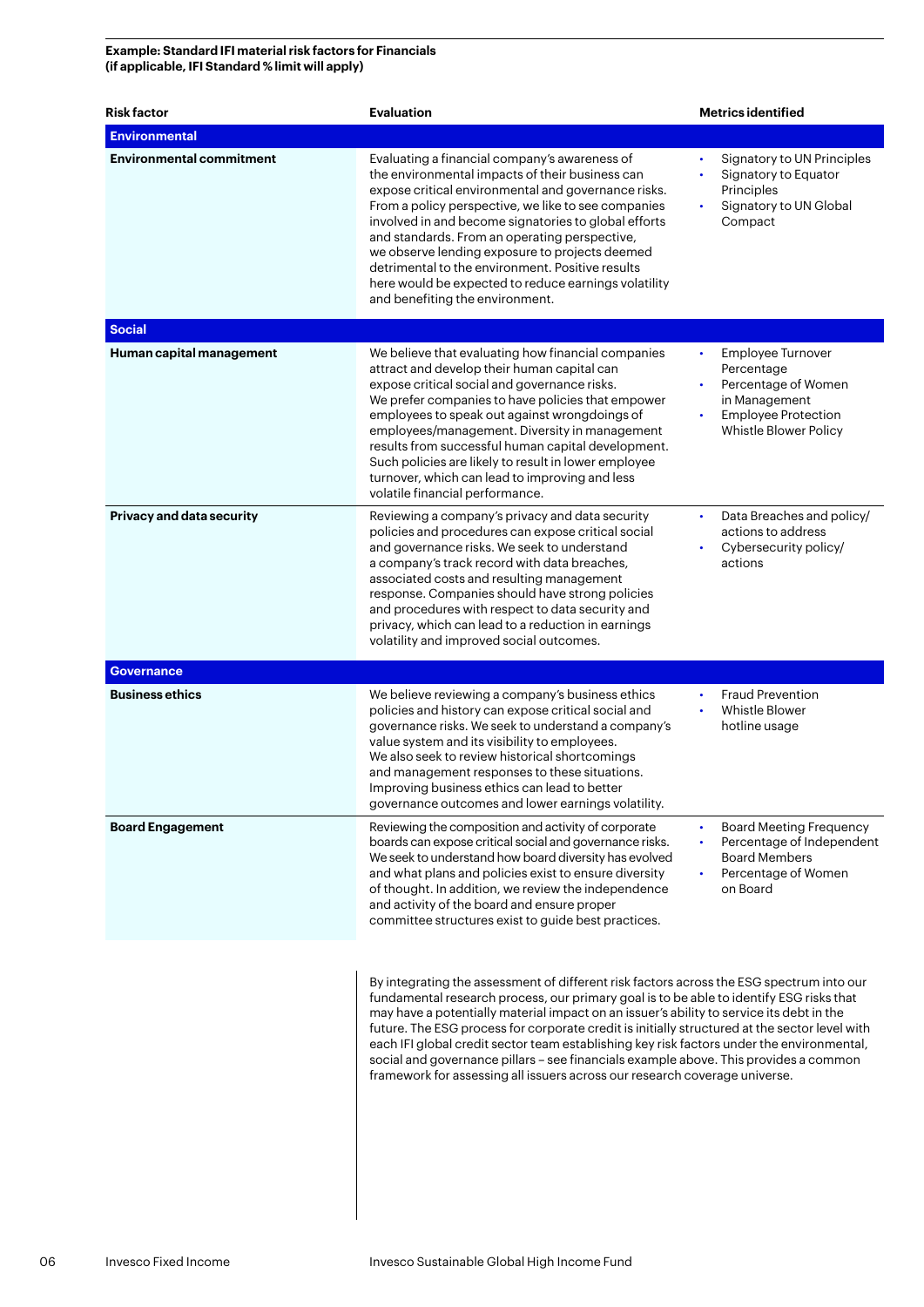We use third-party research and data to provide broad market context and transparency on ESG issues for analysts. Our research platform collates multiple sources (examples listed below) to present IFI analysts with a comprehensive dashboard of information, which forms a baseline for the proprietary ESG assessment ultimately.

Examples of data sources incorporated:

- MSCI E, S & G Scores, Industry percentiles and weights
- Sustainalytics Risk scores and category summary data
- Global Compact compliance or violation fields (MSCI and Sustainalytics)
- ISS Climate Solutions Scope 1 to 3 emissions and science-based emission targets
- Controversies MSCI & Sustainalytics data feeds

At the issuer level, data availability, disclosure rules and management engagement levels can vary dramatically across each global sector. When placed alongside the fact that issuers themselves have unique features in terms of business models, the weighting of ESG factors in each issuer assessment must be approached with specialist insight. In our research process, the qualitative judgment of the credit analyst is central to determining whether an ESG factor is evolving in a manner that may compromise an issuer's financial indicators and ultimately, its creditworthiness.

While disclosure levels vary greatly by the company due to sector, size and regional factors, these data dashboards can provide a comprehensive picture of each issuer's performance.

Our process also captures data on each issuer's published policies, which can further inform the engagement process and facilitate screening during the investment management process where clients operate with a positive screening on specific policies that are reflective of their sustainability goals.

### **Engagement with issuers**

We engage directly with companies to better understand their positions and their future intentions. This is carried out tactically by relevant analysts within IFI and strategically with co-ordination through the ESG team.

Invesco has established a global process to ensure that our ESG targeted engagements are a collaboration between the ESG team and the investment teams across Invesco who may have interest in the issuer:

i. **Internal assessment and coordination**

The ESG team consults with the appropriate investors and reviews the ESG Engagement focus list and decides whether to (a) gather feedback on a topic and provide that feedback to an issuer, (b) schedule a call if it is deemed to be necessary, or (c) engage directly and serve as a liaison. The ESG team will set up the calls with investors and issuers when and if a call is deemed necessary. Any ESG engagement meeting is added to a centralized calendar that investment teams can access.

#### ii. **Research and follow up**

The ESG research team conducts in depth ESG research in preparation for these meetings and discusses with holders across Invesco to ensure that companies are questioned on the key ESG topics. The ESG team writes up an Engagement Report for these meetings and this is shared for all Invesco investors to access.

Invesco is also part of several organisations that facilitate collective dialogue with companies and continues to assess other collective engagements that we would like to be more actively involved in the future:

- We have signed up to Climate Action 100+ and are taking a leading investor role on one company and are taking a participative role at a number (at least 6) of other companies since 2020
- We joined the Investor Tailings Initiative when it was first launched in 2019. We signed the letters sent to over 600 companies and actively participated in meetings with companies and governments to ensure the development of higher standards and to evolve the tools to assess companies.
- Invesco signed the Investor statement on Covid-19, to encourage the business community to take what steps they can to mitigate the social impacts caused by the pandemic. Some of these steps include providing paid leave, prioritizing health and safety, maintaining employment and maintaining supplier relationships. We have been engaging companies on these topics as part of our ongoing 1-1 ESG engagements.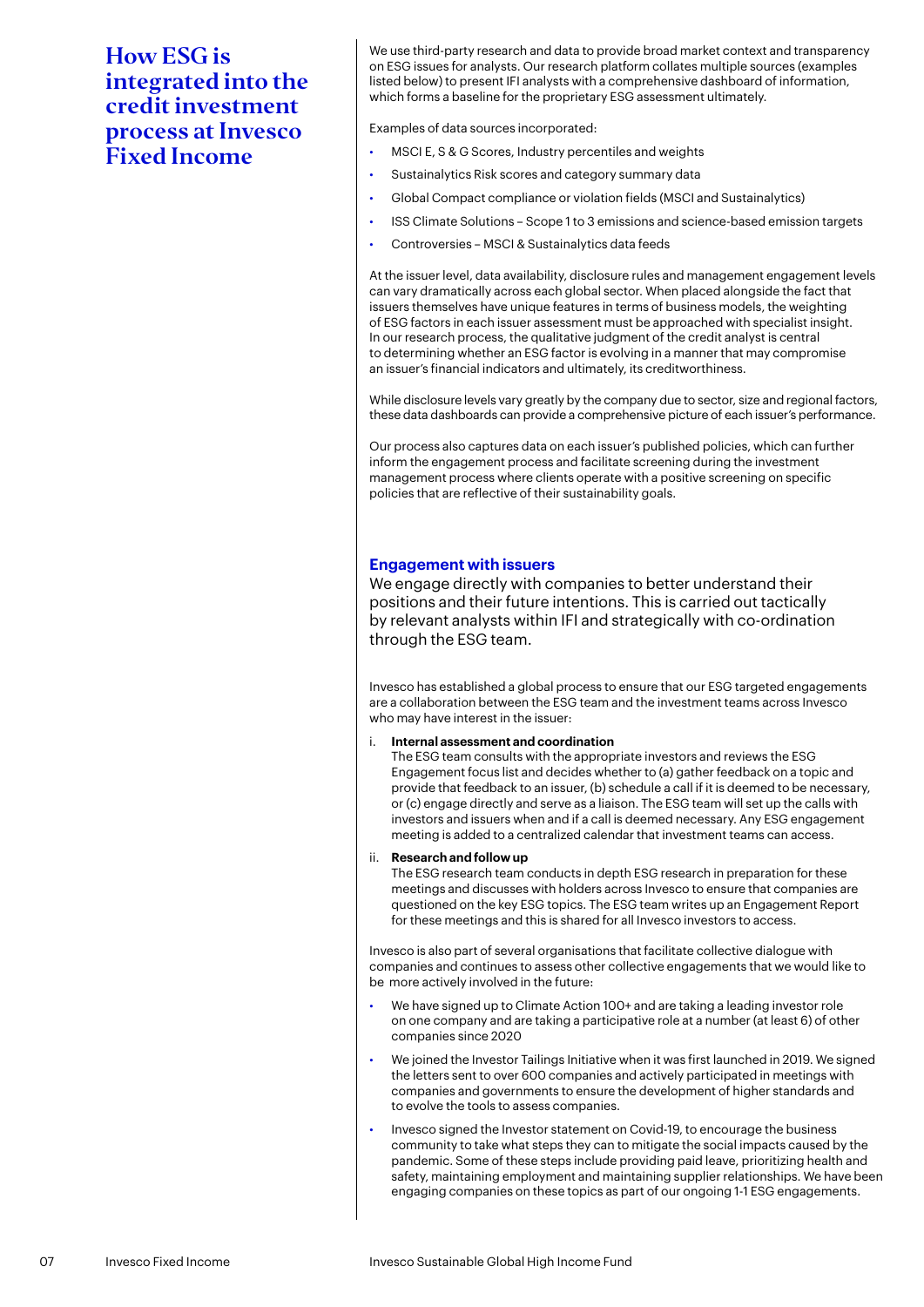### **ESG analysis output**

For each issuer, there are three outputs from the ESG assessment carried out by the credit analyst.

#### 1. **ESG Pillar Scores**

Pillar scores are structured on a 1 to 5 scale. Issuers which lead on most factors within a pillar and have improving momentum on those factors are assigned a 1 score. By contrast, the worst performing issuers receive a 5 score reflecting lagging performance across the majority of factors.

#### 2. **Overall ESG Grade**

Ratings are expressed on an A to E letter scale. A-rated issuers typically will have all pillar scores above their sector median.

#### 3. **ESG Trend Assessment**

Assessed as "Improving", "Stable" or "Weakening" within a forward-looking rolling 12-18 month time horizon.

These outputs are also accompanied by a qualitative ESG assessment written by the analyst, which outlines notable elements contributing to the pillar scores, overall ESG grade and trend assessment. ESG Grades for each issuer are published alongside credit fundamental ratings and security recommendations on IFI's global research platform.

# **ESG implementation in portfolio management**

ESG research stored on our research platform is connected to the portfolio management platform to enable key ESG data to be integrated into the portfolio management workflow. Ratings and ESG metrics can therefore be incorporated into pre-trade compliance assessments, portfolio trade construction and post-trade portfolio analysis.

Dedicated ESG-focused portfolio reviews are in place to complement the existing risk-return portfolio review process. The ESG team leads each review meeting which is attended by IFI portfolio managers, credit research analysts and the fixed income risk team. The scope of the review meeting covers portfolios with ESG objectives and also portfolios without explicit ESG objectives. Portfolios are reviewed in terms of issuer level ESG exposures, carbon data, highest carbon emitters and UN Global Compact compliance.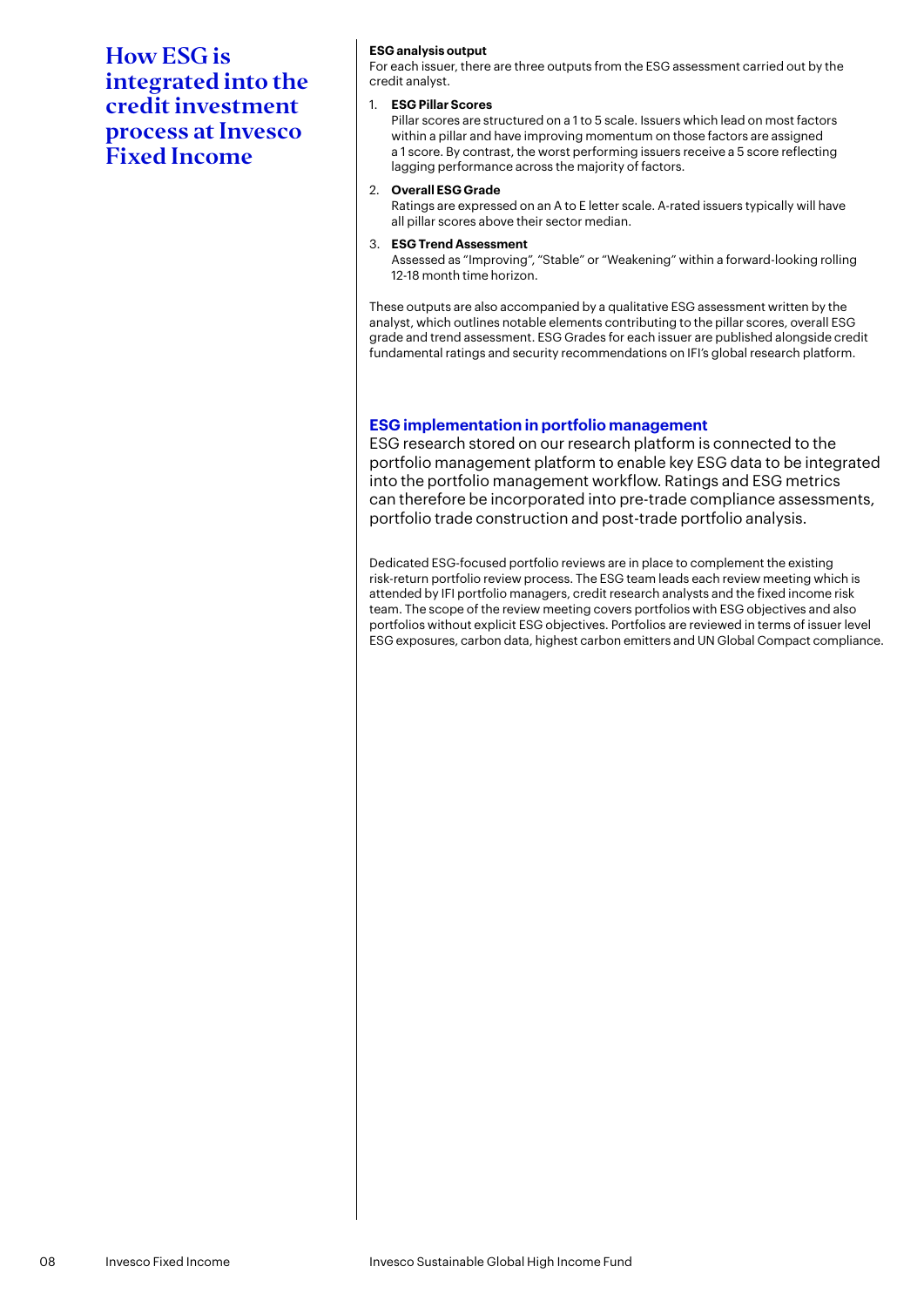<span id="page-8-0"></span>The Invesco Sustainable Global High Income Fund actively invests in high yield corporate bonds worldwide. Its investment approach blends top-down risk positioning and bottom-up fundamental research to deliver current income and capital appreciation over a full credit cycle. Diligent selection of issuers and their bonds drives the population of each theme within the portfolio. In addition to considering the credit fundamentals of each issuer, the investment team also follows a comprehensive ESG framework to guide the selection process.

There are three main elements to the ESG framework that will be reflected through the portfolio construction process.

- 1. **Sector exclusions** Systemically excluding sectors and business activities that are inconsistent with the sustainability or socially responsible objectives.
- 2. **Positive issuer selection criteria** Selecting issuers which are assessed as being better positioned than their global sector peers in terms of addressing environmental, social and governance issues.
- 3. **Carbon emission consideration** Building and maintaining a portfolio with the objective of having a lower carbon intensity compared to the Bloomberg Barclays Global High Yield Corporate Index.

Exclusion criteria and negative criteria can be used to eliminate issuers that fail to meet certain ESG criteria, while positive criteria can be used to identify companies which are particularly characterised by sustainable economic development, positive products or processes.

By applying these criteria, companies, sectors or countries are excluded from the investment universe which fail to fulfil certain ESG criteria.

These elements are described in more detail below.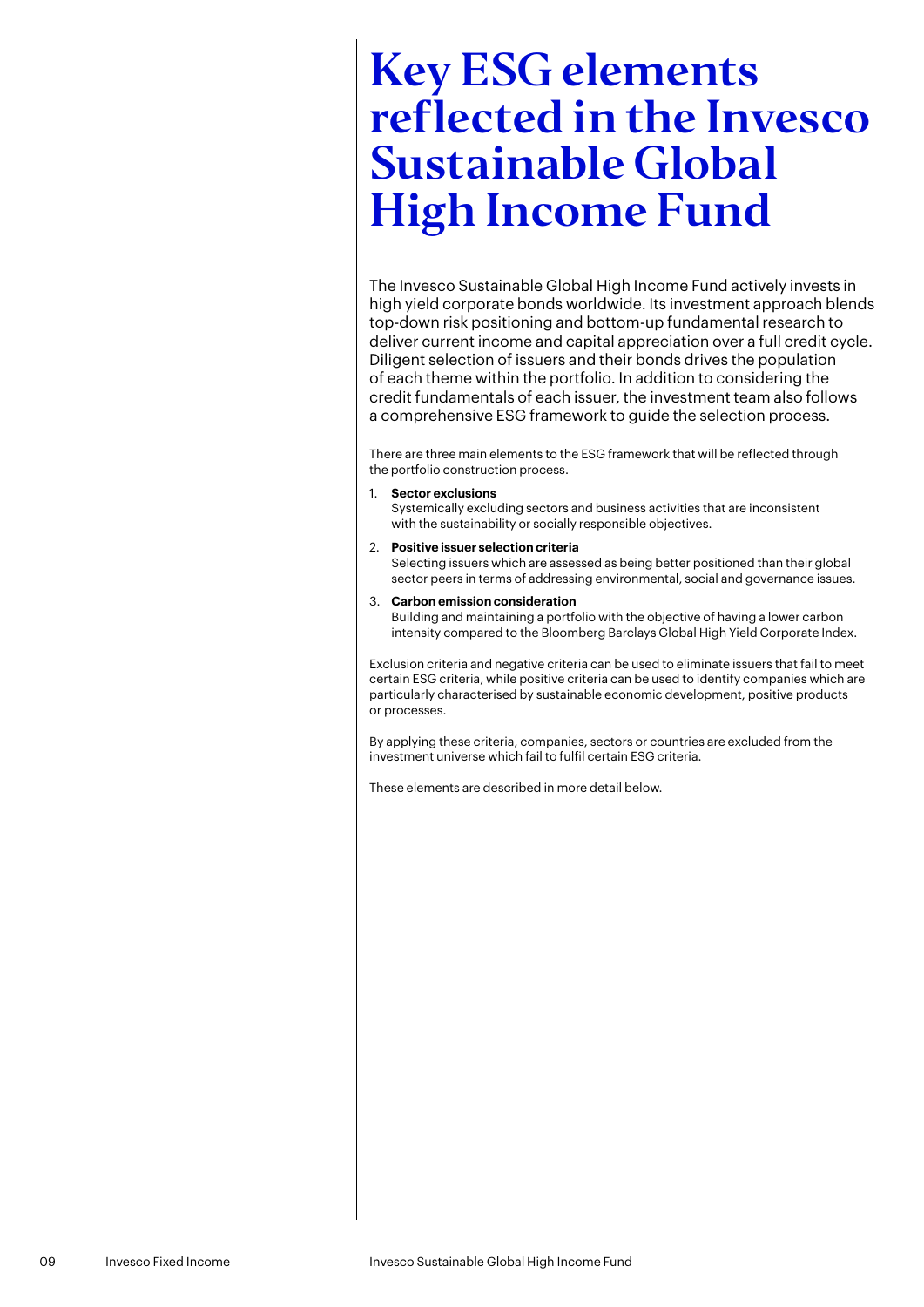# **Sector Exclusions** The fund will employ screening to exclude issuers that do not meet the fund's criteria on a range of other environmental and social metrics. In this context, the fund uses the following exclusion criteria, applicable to corporate credit, which may evolve over time:

| <b>Controversial Activities</b>                | <b>Measure</b>                                                                                                                                  | <b>Excluded If</b>                                    |
|------------------------------------------------|-------------------------------------------------------------------------------------------------------------------------------------------------|-------------------------------------------------------|
| <b>UN Global Compact</b>                       | Violations of the UN Global Compact principles                                                                                                  | Assessed as being Not Compliant<br>with any principle |
| Coal                                           | <b>Thermal Coal extraction</b>                                                                                                                  | >=5% of revenue                                       |
|                                                | <b>Thermal Coal Power Generation</b>                                                                                                            | >=10% of revenue                                      |
| <b>Unconventional Oil &amp; Gas extraction</b> | Revenues from:<br>Artic oil & gas exploration<br>Shale energy extraction<br>Oil sands extraction                                                | >=5% of revenue on each component                     |
| Weapons                                        | Revenue from illegal & controversial weapons<br>(anti-personnel mines, cluster munition,<br>depleted uranium, biological/chemical weapons etc.) | >0% of revenue                                        |
|                                                | <b>Military Contracting Weapons</b>                                                                                                             | >=5% of revenue                                       |
|                                                | Military Contracting Weapons related products<br>and services                                                                                   | >=5% of revenue                                       |
|                                                | Small Arms Civillian customers (Assault Weapons)                                                                                                | >=5% of revenue                                       |
|                                                | Small Arms Military / Law Enforcement                                                                                                           | >=5% of revenue                                       |
|                                                | Small Arms Key Components                                                                                                                       | >=5% of revenue                                       |
|                                                | Small Arms Retail/Distribution                                                                                                                  | >=5% of revenue                                       |
|                                                | Companies involved in the manufacture of nuclear<br>warheads or whole nuclear missiles outside of the<br><b>Non-Proliferation Treaty</b>        | >=0% of revenue                                       |
| <b>Tobacco</b>                                 | Tobacco products production                                                                                                                     | >=5% of revenue                                       |
|                                                | Tobacco Products Related products/services                                                                                                      | >=5% of revenue                                       |
| <b>Cannabis</b>                                | Revenues from the production of or sales of recreational<br>cannabis products                                                                   | >=-5% of revenue                                      |
| <b>Adult Entertainment</b>                     | Adult entertainment production                                                                                                                  | >=10% of revenue                                      |
|                                                | Adult entertainment distribution                                                                                                                | >=10% of revenue                                      |
| Gambling                                       | Gambling operations                                                                                                                             | >10% of revenue                                       |
|                                                | Gambling specialized equipment                                                                                                                  | >10% of revenue                                       |
|                                                | Gambling supporting products/services                                                                                                           | >10% of revenue                                       |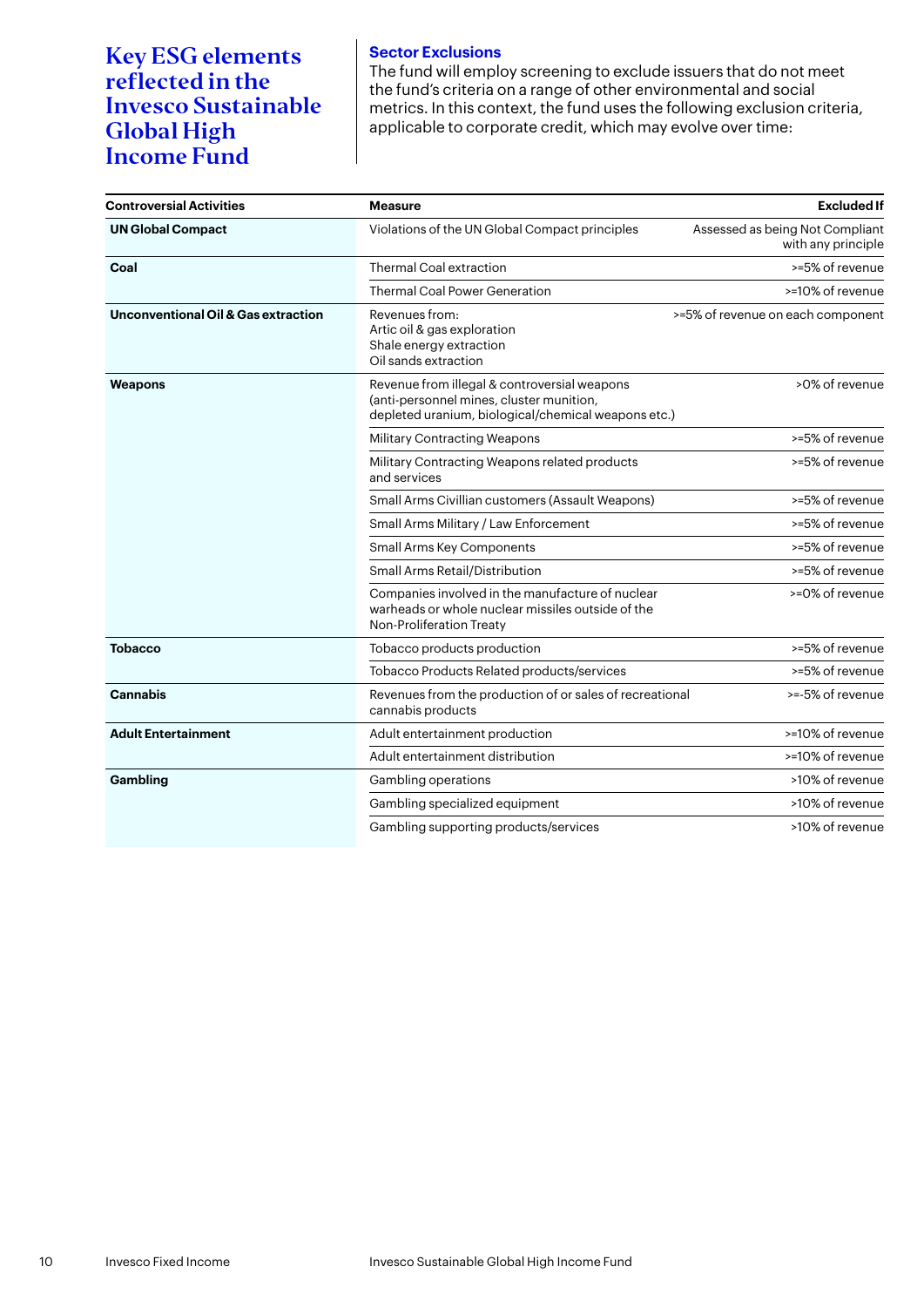# **Positive issuer selection criteria**

Building on the sector exclusions and sector-specific criteria set for permitted sectors, the fund will pursue a progressive approach to issuer selection based on the proprietary ESG research carried out by IFI's global credit research team. This positive selection framework is designed to tilt the portfolio towards issuers that are rated by our research process as either at or above the standards of their global sector or are on improving trajectory across their ESG metrics.

The ESG status of all fund holdings will be continually monitored by the IFI portfolio management and credit research teams. If a holding has its IFI ESG rating downgraded, it will be reviewed to establish whether continued investment is merited and to set conditions, which if not met, would lead to an orderly disposal.

The fund will not systematically (structurally and permanently) contain issuer exposures that cannot be evaluated on their sustainability in any way either through our internal or any external methodology.

### **Corporate Credit**

Issuer selection will focus on companies with a minimum ESG grade of C at time of purchase based on IFI research. Companies with any pillar score of 5 are also excluded. To capture opportunities from positive ESG momentum, a limited allocation to "ESG rising stars" or companies that are currently D graded with Improving trend assessments are permitted.

### **Sovereigns**

The fund's approach to country selection is based on Invesco proprietary ESG research and recognises the need to balance investment in countries already exhibiting strong sustainability characteristics while also supporting investment in countries that are improving on ESG grounds. The fund's country selection framework, therefore, focuses on sovereign issuers that are rated by our research process as either (i) at or above the median standards of their global peers or (ii) are on improving trajectory across their ESG metrics that, if sustained, is likely to place it at or above its median peer.

Issuer selection will therefore focus on sovereigns with a minimum ESG grade of C at time of purchase based on IFI research. To capture opportunities from positive ESG momentum, a limited allocation to "ESG rising stars" or countries that are currently D graded with improving trend assessments are permitted.

# **Carbon emission consideration**

Solving climate change requires us all to work together. As a responsible investor, we would like to take action to combat climate change and its impacts. Invesco Sustainable Global High Income Fund is intended to build a portfolio with overall lower carbon intensity compared to traditional global high yield credit bond investments without a sustainable framework, as measured by the Bloomberg Barclays Global High Yield Corporate Index.

The investment team will monitor the carbon emission data of the fund and review it on a quarterly basis. It is the investment team's intention to maintain the portfolio carbon intensity lower than that of the benchmark.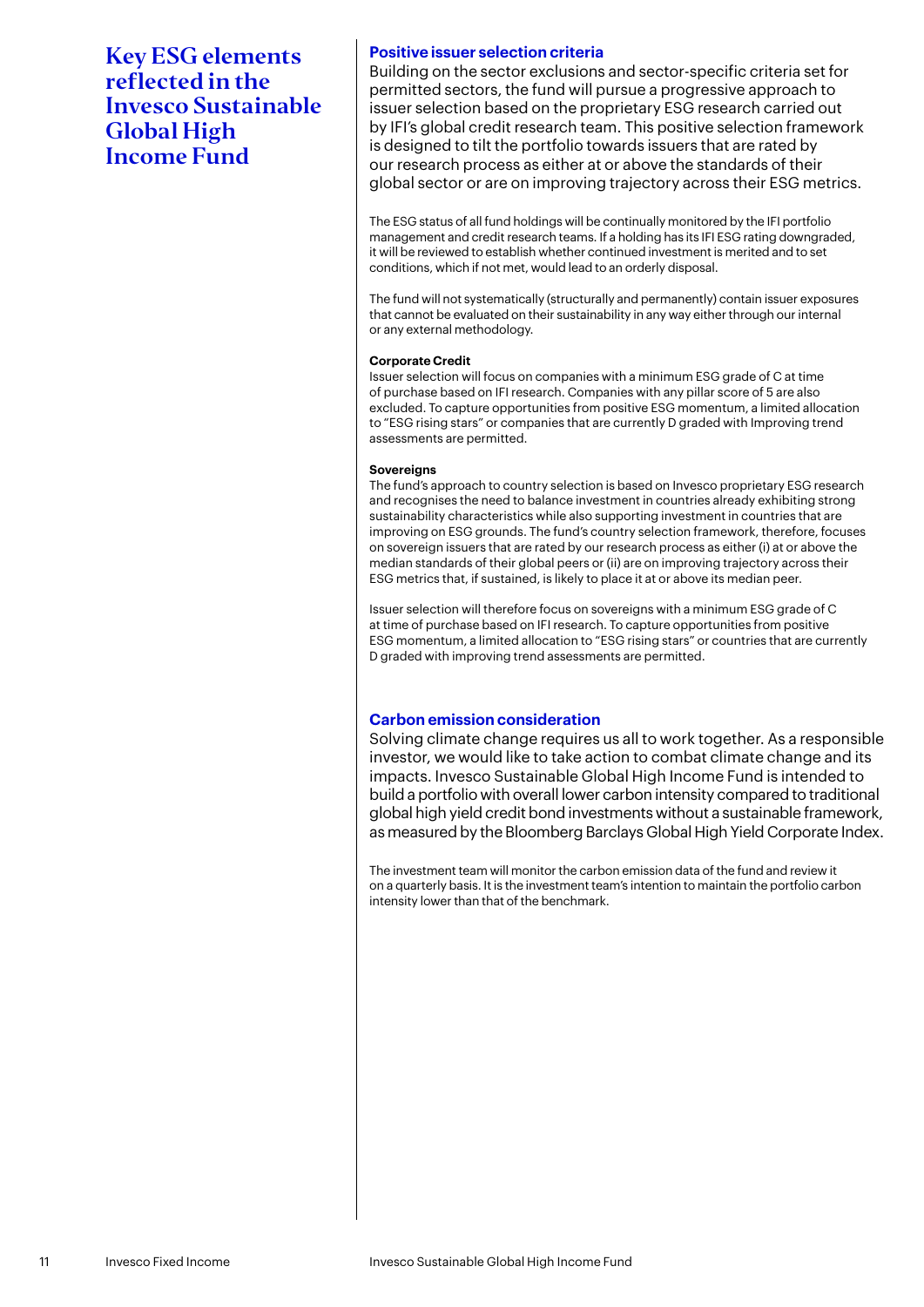# **Additional ESG policy considerations**

#### **Cash management**

Cash or cash equivalent positions in the fund will be held for technical reasons such as providing liquidity to the fund's investors. Money market funds will be held by the fund as they represent the most efficient vehicle for meeting the liquidity needs of investors. However, meeting the broader ESG policy of the fund is not currently possible through money market funds currently available and therefore, investors should note that this technical exception for liquidity exposures will apply.

For the avoidance of doubt, where the fund invests in short-dated instruments issued by individual issuers (for example, bank term deposits) as part of the active investment strategy rather than liquidity position, each issuer will meet the ESG policy outlined above.

#### **Derivatives**

The portfolio managers will use derivatives in the fund for hedging, efficient portfolio management (EPM) and investment position-taking. Derivatives on indices and derivative counterparties will be exempt from the ESG criteria set out above. This includes instruments and counterparties used in the management of the portfolio's duration or yield curve positions, the hedging of non-base currency exposures , and the fund's overall credit risk as well as active investment exposures taken through derivatives This is not an exhaustive list but the intention is to ensure that efficient management of the portfolio's risks as well as desired investment exposures can be delivered efficiently for investors using exchange-traded and OTC instruments. The investment manager will continue to monitor market developments on sustainability-aligned derivative instruments and will evaluate new instruments as they arise.

For the avoidance of doubt, where single name derivatives (i.e. derivatives with a single underlying issuer or asset) are employed the investment manager will carry out an assessment on the underlying assets to ensure that they are consistent with the ESG policy detailed above.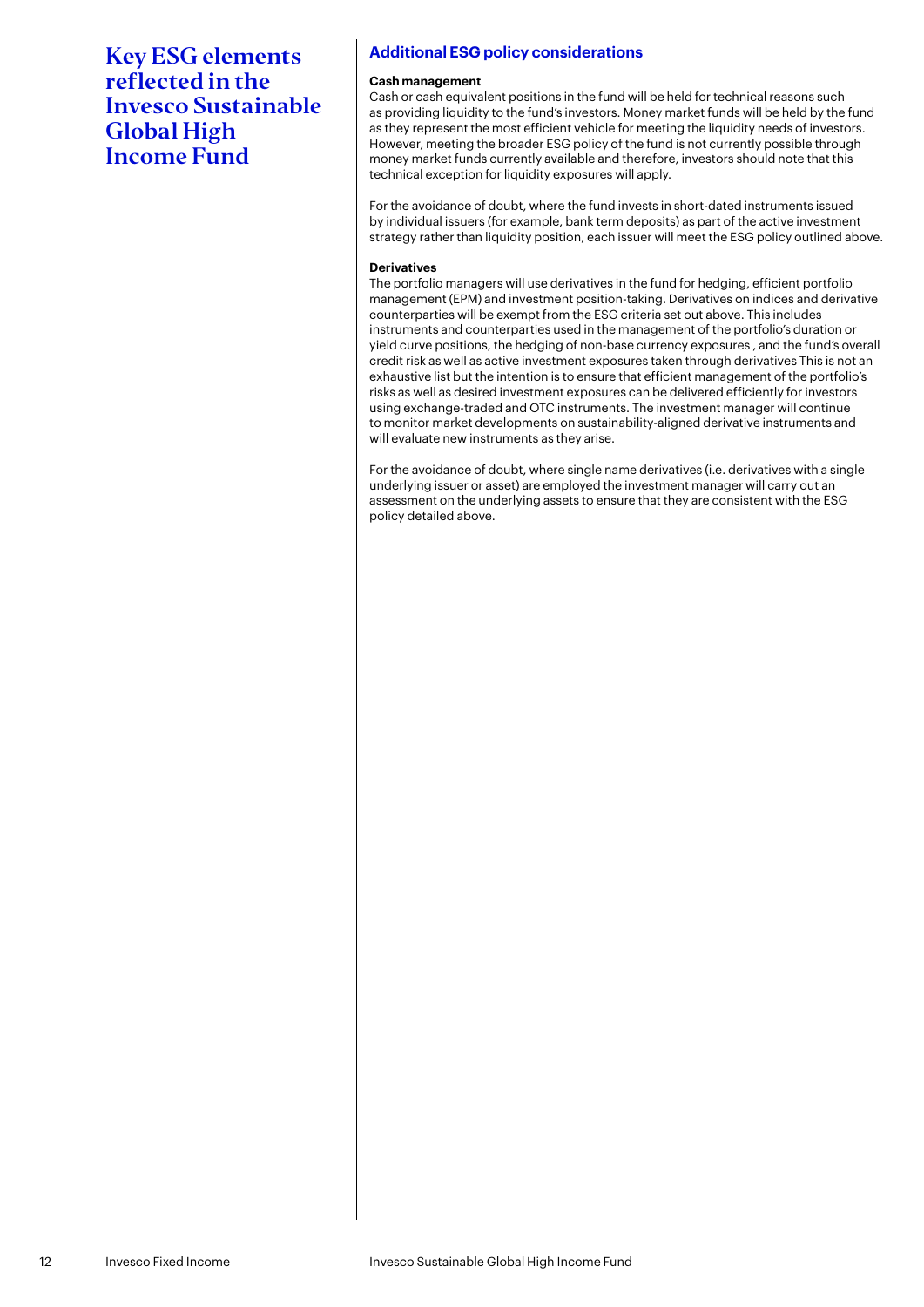# <span id="page-12-0"></span>Overview of the investment process for the fund

The Invesco Sustainable Global High Income Fund's philosophy is built on merging two disciplines: diligent security section and systematic portfolio construction

We believe that high yield offers excess return potential but comes with asymmetric and idiosyncratic risk necessitating the heightened emphasis on downside risk which needs to be managed using a comprehensive approach.

In order to mitigate downside risks, we engage in diligent credit research focusing on securities where we believe there is intrinsic value with a margin of safety above the market value of debt. In addition, our credit research process also seeks to uncover catalysts for price appreciation. The result is a strategy that aims to capture the total return potential of high yield, with added alpha from proactive security selection.

The portfolio construction process is specifically designed to ensure that the selection process flows through to alpha transparently and secondly, we are able to control beta, capture macro beta opportunities and manage the risk profile according to client objectives. We seek to maximize transparency and intentionality in both macro and individual security selection positioning.

+



Primary focus on margin of safety, enhanced by continued search for catalyst-driven total return opportunities within the global credit realm



**Systematic portfolio construction** Putting client objectives first, beta management and opportunistic macro-driven trades intended to enhance our security selection process

| <b>Competency</b>    | ٠<br>٠                 | Provide alpha through risk taking where we have expertise<br>or an information advantage<br>Process and risk management provide core guardrails                                                                               |
|----------------------|------------------------|-------------------------------------------------------------------------------------------------------------------------------------------------------------------------------------------------------------------------------|
| <b>Conviction</b>    | ٠<br>$\bullet$<br>٠    | Security selection as primary driver of performance<br>Governance and climate change are impactful contributors<br>to credit performance<br><b>Transaction costs matter</b>                                                   |
| <b>Consistency</b>   | $\bullet$<br>$\bullet$ | Nimble and systematic approach allows us to capture market<br>inefficiencies over time<br>Differentiated approach to valuations to capture<br>asymmetric return profile of high yield bonds and<br>avoidance of realized loss |
| <b>Communication</b> | ٠                      | Culturally aligned to share our strong research capabilities<br>across region, asset class and capital structure to maximize<br>information advantages                                                                        |